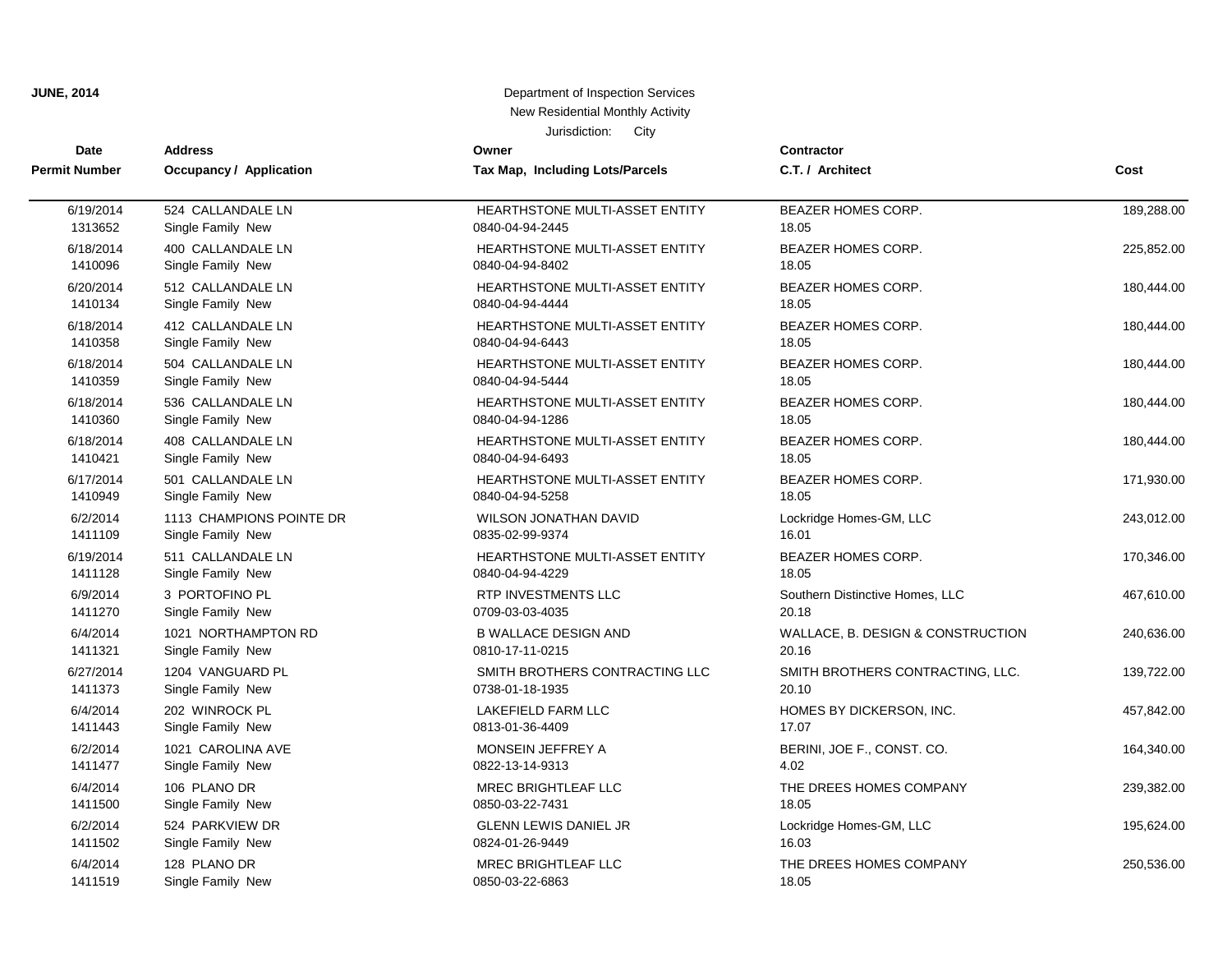#### Jurisdiction: City **Date Contractor Address Owner Permit Number Occupancy / Application Tax Map, Including Lots/Parcels JUNE, 2014** Department of Inspection Services New Residential Monthly Activity

| t Number  | <b>Occupancy / Application</b> | Tax Map, Including Lots/Parcels | C.T. / Architect                         | Cost       |
|-----------|--------------------------------|---------------------------------|------------------------------------------|------------|
| 6/12/2014 | 815 POPLAR ST                  | <b>RYLAND GROUP INC THE</b>     | THE RYLAND GROUP, INC.                   | 184,998.00 |
| 1411536   | Single Family New              | 0850-04-84-7950                 | 18.05                                    |            |
| 6/2/2014  | 2072 TANNERS MILL DR           | LENNAR CAROLINAS LLC            | Lennar Carolinas, LLC                    | 152,130.00 |
| 1411549   | Single Family New              | 0840-02-86-7236                 | 18.05                                    |            |
| 6/2/2014  | 106 JIGSAW DR                  | <b>DSM BUILDERS INC</b>         | <b>DSM Builders Inc</b>                  | 189,684.00 |
| 1411550   | Single Family New              | 0852-01-28-7548                 | 18.04                                    |            |
| 6/2/2014  | 2068 TANNERS MILL DR           | LENNAR CAROLINAS LLC            | Lennar Carolinas, LLC                    | 150,546.00 |
| 1411557   | Single Family New              | 0840-02-86-6298                 | 18.05                                    |            |
| 6/2/2014  | 129 MORNINGSIDE DR             | STANDARD PACIFIC OF THE         | STANDARD PACIFIC OF THE CAROLINAS, LLC   | 218,460.00 |
| 1411564   | Single Family New              | 0729-03-04-5282                 | 20.11                                    |            |
| 6/13/2014 | 111 RIVER RUN RD               | <b>GARMAN HOMES LLC</b>         | T/A                                      | 230,000.00 |
| 1411571   | Single Family New              | 0814-03-30-4388                 | 17.07                                    |            |
| 6/4/2014  | 2502 MAGNOLIA TREE LN          | <b>RUSTICA NC LLC</b>           | Chesapeake Homes of North Carolina, Inc. | 198,330.00 |
| 1411572   | Single Family New              | 0830-04-50-2777                 | 20.14                                    |            |
| 6/4/2014  | 1 BEE HILL PL                  | <b>WEEKLEY HOMES LLC</b>        | Weekley Homes, L.P.                      | 311,850.00 |
| 1411581   | Single Family New              | 0813-01-37-6909                 | 17.07                                    |            |
| 6/4/2014  | 2008 COPPER LEAF PKWY          | <b>FOREVERHOME LLC</b>          | FOREVERHOME, LLC                         | 247,566.00 |
| 1411583   | Single Family New              | 0759-01-29-1719                 | 18.05                                    |            |
| 6/6/2014  | 903 SOUTH BEND DR              | <b>TOLL NC LP</b>               | TOLL BROTHERS OF NC II, INC.             | 292,908.00 |
| 1411595   | Single Family New              | 0717-02-65-0608                 | 20.12                                    |            |
| 6/6/2014  | 218 SOUTH BEND DR              | TOLL NC LP                      | TOLL BROTHERS OF NC II, INC.             | 378,840.00 |
| 1411596   | Single Family New              | 0717-02-77-4586                 | 20.12                                    |            |
| 6/6/2014  | 3105 HORSEBARN DR              | LAKEFIELD FARM LLC              | HOMES BY DICKERSON, INC.                 | 422,000.00 |
| 1411599   | Single Family New              | 0813-01-37-4736                 | 17.07                                    |            |
| 6/6/2014  | 92 FOUNTAIN VIEW LN            | FOREST AT DUKE INC              | WEAVER COOKE CONSTRUCTION                | 311,341.00 |
| 1411600   | Single Family New              | 0810-06-39-9264                 | 20.15                                    |            |
| 6/9/2014  | 1205 HORNE CREEK DR            | PULTE HOME CORPORATION          | PULTE HOME CORPORATION                   | 224,928.00 |
| 1411601   | Single Family New              | 0769-03-34-9045                 | 19                                       |            |
| 6/9/2014  | 143 ROSEDALE CREEK DR          | PULTE HOME CORPORATION          | PULTE HOME CORPORATION                   | 140,000.00 |
| 1411602   | Single Family New              | 0769-03-32-4239                 | 19                                       |            |
| 6/9/2014  | 147 ROSEDALE CREEK DR          | PULTE HOME CORPORATION          | PULTE HOME CORPORATION                   | 156,552.00 |
| 1411603   | Single Family New              | 0769-03-32-3259                 | 19                                       |            |
| 6/6/2014  | 113 MORNINGSIDE DR             | STANDARD PACIFIC OF THE         | STANDARD PACIFIC OF THE CAROLINAS, LLC   | 212,454.00 |
| 1411604   | Single Family New              | 0729-03-14-0415                 | 20.11                                    |            |
| 6/2/2014  | 1021 CAROLINA AVE              | MONSEIN JEFFREY A               | BERINI, JOE F., CONST. CO.               | 96,756.00  |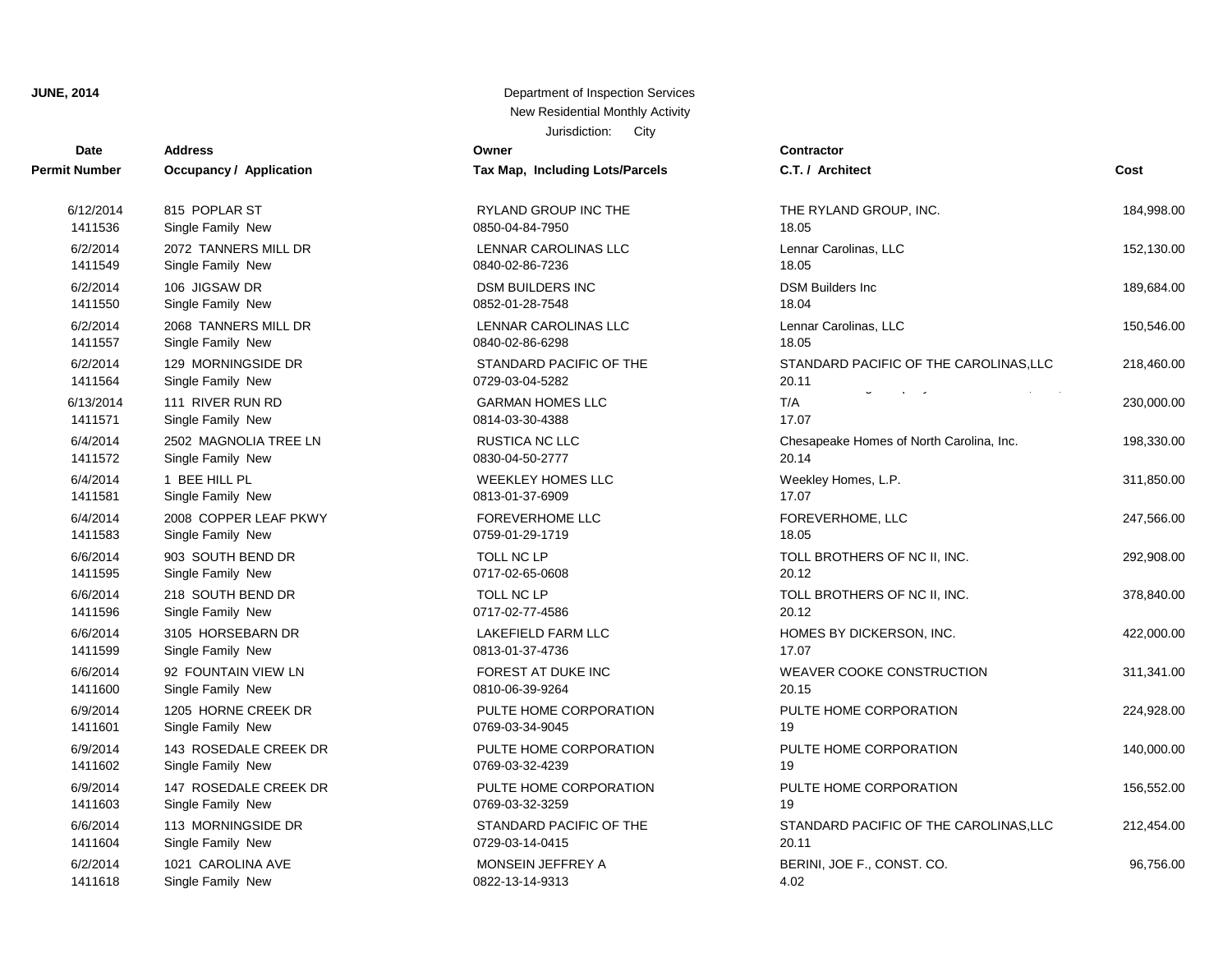# **JUNE, 2014** Department of Inspection Services New Residential Monthly Activity

| Date                 | <b>Address</b>                 | Owner                           | Contractor      |
|----------------------|--------------------------------|---------------------------------|-----------------|
| <b>Permit Number</b> | <b>Occupancy / Application</b> | Tax Map, Including Lots/Parcels | C.T. / Arch     |
| 6/10/2014            | 6 FLATFORD CT                  | REDUS RALEIGH HOUSING LLC       | <b>WADE JUF</b> |
| 1411624              | Single Family New              | 0842-02-55-2505                 | 18.01           |
| 6/10/2014            | 4211 AMBER STONE WAY           | <b>CIMLAND LLC</b>              | <b>WADE JUF</b> |
| 1411625              | Single Family New              | 0843-02-77-7748                 | 18.01           |
| 6/10/2014            | 4215 AMBER STONE WAY           | <b>CIMLAND LLC</b>              | <b>WADE JUF</b> |
| 1411626              | Single Family New              | 0843-02-77-7786                 | 18.01           |
| 6/10/2014            | 4022 LADY SLIPPER LN           | <b>CIMLAND LLC</b>              | <b>WADE JUF</b> |
| 1411627              | Single Family New              | 0843-02-77-5324                 | 18.01           |
| 6/10/2014            | 4012 GLENNSTONE DR             | <b>CIMLAND LLC</b>              | <b>WADE JUF</b> |
| 1411628              | Single Family New              | 0843-02-97-0796                 | 18.01           |
| 6/10/2014            | 3202 HORSEBARN DR              | <b>WEEKLEY HOMES LLC</b>        | Weekley H       |
| 1411629              | Single Family New              | 0813-01-37-8986                 | 17.07           |
| 6/13/2014            | 113 PLANO DR                   | <b>MREC BRIGHTLEAF LLC</b>      | THE DREE        |
| 1411651              | Single Family New              | 0850-03-22-4539                 | 18.05           |
| 6/11/2014            | 400 VALLEYSHIRE RD             | PW WINDSOR LLC                  | <b>PARAN HC</b> |
| 1411658              | Townhouse New                  | 0810-13-22-2672                 | 20.16           |
| 6/11/2014            | 402 VALLEYSHIRE RD             | PW WINDSOR LLC                  | PARAN HC        |
| 1411659              | Single Family New              | 0810-13-22-2559                 | 20.16           |
| 6/11/2014            | 404 VALLEYSHIRE RD             | PW WINDSOR LLC                  | <b>PARAN HC</b> |
| 1411660              | Single Family New              | 0810-13-22-2537                 | 20.16           |
| 6/23/2014            | 129 SHADOW HAWK DR             | STANDARD PACIFIC OF THE         | STANDARI        |
| 1411664              | Single Family New              | 0729-03-04-9031                 | 20.11           |
| 6/12/2014            | 139 SHADOW HAWK DR             | STANDARD PACIFIC OF THE         | <b>STANDARI</b> |
| 1411665              | Single Family New              | 0729-03-03-6901                 | 20.11           |
| 6/12/2014            | 1209 HORNE CREEK DR            | PULTE HOME CORPORATION          | PULTE HO        |
| 1411666              | Single Family New              | 0769-03-44-0100                 | 19              |
| 6/12/2014            | 1211 HORNE CREEK DR            | PULTE HOME CORPORATION          | PULTE HO        |
| 1411667              | Single Family New              | 0769-03-44-0145                 | 19              |
| 6/12/2014            | 1305 LINCOLN MILL DR           | PULTE HOME CORPORATION          | PULTE HO        |
| 1411668              | Single Family New              | 0769-03-44-1922                 | 19              |
| 6/12/2014            | 1306 LINCOLN MILL DR           | PULTE HOME CORPORATION          | PULTE HO        |
| 1411669              | Single Family New              | 0769-03-44-1735                 | 19              |
| 6/12/2014            | 1310 LINCOLN MILL DR           | PULTE HOME CORPORATION          | PULTE HO        |
| 1411670              | Single Family New              | 0769-03-44-1783                 | 19              |
| 6/11/2014            | 1315 HILL ST                   | <b>EQUITY TRUST COMPANY</b>     | <b>HISHAM S</b> |

Jurisdiction: City 0813-01-37-8986 0843-02-97-0796 WEEKLEY HOMES LLC 0843-02-77-5324 0843-02-77-7786 0843-02-77-7748 0842-02-55-2505 **REDUS RALEIGH HOUSING LLC** 

1411681 Townhouse New 0821-15-63-4788 7 **EQUITY TRUST COMPANY** 

| Date      | Address                        | ∪wner                           | Contractor                             |            |
|-----------|--------------------------------|---------------------------------|----------------------------------------|------------|
| t Number  | <b>Occupancy / Application</b> | Tax Map, Including Lots/Parcels | C.T. / Architect                       | Cost       |
| 6/10/2014 | 6 FLATFORD CT                  | REDUS RALEIGH HOUSING LLC       | <b>WADE JURNEY HOMES</b>               | 118,536.00 |
| 1411624   | Single Family New              | 0842-02-55-2505                 | 18.01                                  |            |
| 6/10/2014 | 4211 AMBER STONE WAY           | <b>CIMLAND LLC</b>              | <b>WADE JURNEY HOMES</b>               | 131,274.00 |
| 1411625   | Single Family New              | 0843-02-77-7748                 | 18.01                                  |            |
| 6/10/2014 | 4215 AMBER STONE WAY           | <b>CIMLAND LLC</b>              | <b>WADE JURNEY HOMES</b>               | 131,274.00 |
| 1411626   | Single Family New              | 0843-02-77-7786                 | 18.01                                  |            |
| 6/10/2014 | 4022 LADY SLIPPER LN           | <b>CIMLAND LLC</b>              | <b>WADE JURNEY HOMES</b>               | 138,600.00 |
| 1411627   | Single Family New              | 0843-02-77-5324                 | 18.01                                  |            |
| 6/10/2014 | 4012 GLENNSTONE DR             | <b>CIMLAND LLC</b>              | <b>WADE JURNEY HOMES</b>               | 116,688.00 |
| 1411628   | Single Family New              | 0843-02-97-0796                 | 18.01                                  |            |
| 6/10/2014 | 3202 HORSEBARN DR              | <b>WEEKLEY HOMES LLC</b>        | Weekley Homes, L.P.                    | 293,898.00 |
| 1411629   | Single Family New              | 0813-01-37-8986                 | 17.07                                  |            |
| 6/13/2014 | 113 PLANO DR                   | <b>MREC BRIGHTLEAF LLC</b>      | THE DREES HOMES COMPANY                | 247,896.00 |
| 1411651   | Single Family New              | 0850-03-22-4539                 | 18.05                                  |            |
| 6/11/2014 | 400 VALLEYSHIRE RD             | PW WINDSOR LLC                  | PARAN HOMES LLC.                       | 138,930.00 |
| 1411658   | Townhouse New                  | 0810-13-22-2672                 | 20.16                                  |            |
| 6/11/2014 | 402 VALLEYSHIRE RD             | PW WINDSOR LLC                  | PARAN HOMES LLC.                       | 134,772.00 |
| 1411659   | Single Family New              | 0810-13-22-2559                 | 20.16                                  |            |
| 6/11/2014 | 404 VALLEYSHIRE RD             | PW WINDSOR LLC                  | <b>PARAN HOMES LLC.</b>                | 138,930.00 |
| 1411660   | Single Family New              | 0810-13-22-2537                 | 20.16                                  |            |
| 6/23/2014 | 129 SHADOW HAWK DR             | STANDARD PACIFIC OF THE         | STANDARD PACIFIC OF THE CAROLINAS, LLC | 285,780.00 |
| 1411664   | Single Family New              | 0729-03-04-9031                 | 20.11                                  |            |
| 6/12/2014 | 139 SHADOW HAWK DR             | STANDARD PACIFIC OF THE         | STANDARD PACIFIC OF THE CAROLINAS, LLC | 253,374.00 |
| 1411665   | Single Family New              | 0729-03-03-6901                 | 20.11                                  |            |
| 6/12/2014 | 1209 HORNE CREEK DR            | PULTE HOME CORPORATION          | PULTE HOME CORPORATION                 | 224,928.00 |
| 1411666   | Single Family New              | 0769-03-44-0100                 | 19                                     |            |
| 6/12/2014 | 1211 HORNE CREEK DR            | PULTE HOME CORPORATION          | PULTE HOME CORPORATION                 | 219,714.00 |
| 1411667   | Single Family New              | 0769-03-44-0145                 | 19                                     |            |
| 6/12/2014 | 1305 LINCOLN MILL DR           | PULTE HOME CORPORATION          | PULTE HOME CORPORATION                 | 202,026.00 |
| 1411668   | Single Family New              | 0769-03-44-1922                 | 19                                     |            |
| 6/12/2014 | 1306 LINCOLN MILL DR           | PULTE HOME CORPORATION          | PULTE HOME CORPORATION                 | 197,934.00 |
| 1411669   | Single Family New              | 0769-03-44-1735                 | 19                                     |            |
| 6/12/2014 | 1310 LINCOLN MILL DR           | PULTE HOME CORPORATION          | PULTE HOME CORPORATION                 | 170,280.00 |
| 1411670   | Single Family New              | 0769-03-44-1783                 | 19                                     |            |
| 6/11/2014 | 1315 HILL ST                   | EQUITY TRUST COMPANY            | <b>HISHAM SABHA</b>                    | 2,500.00   |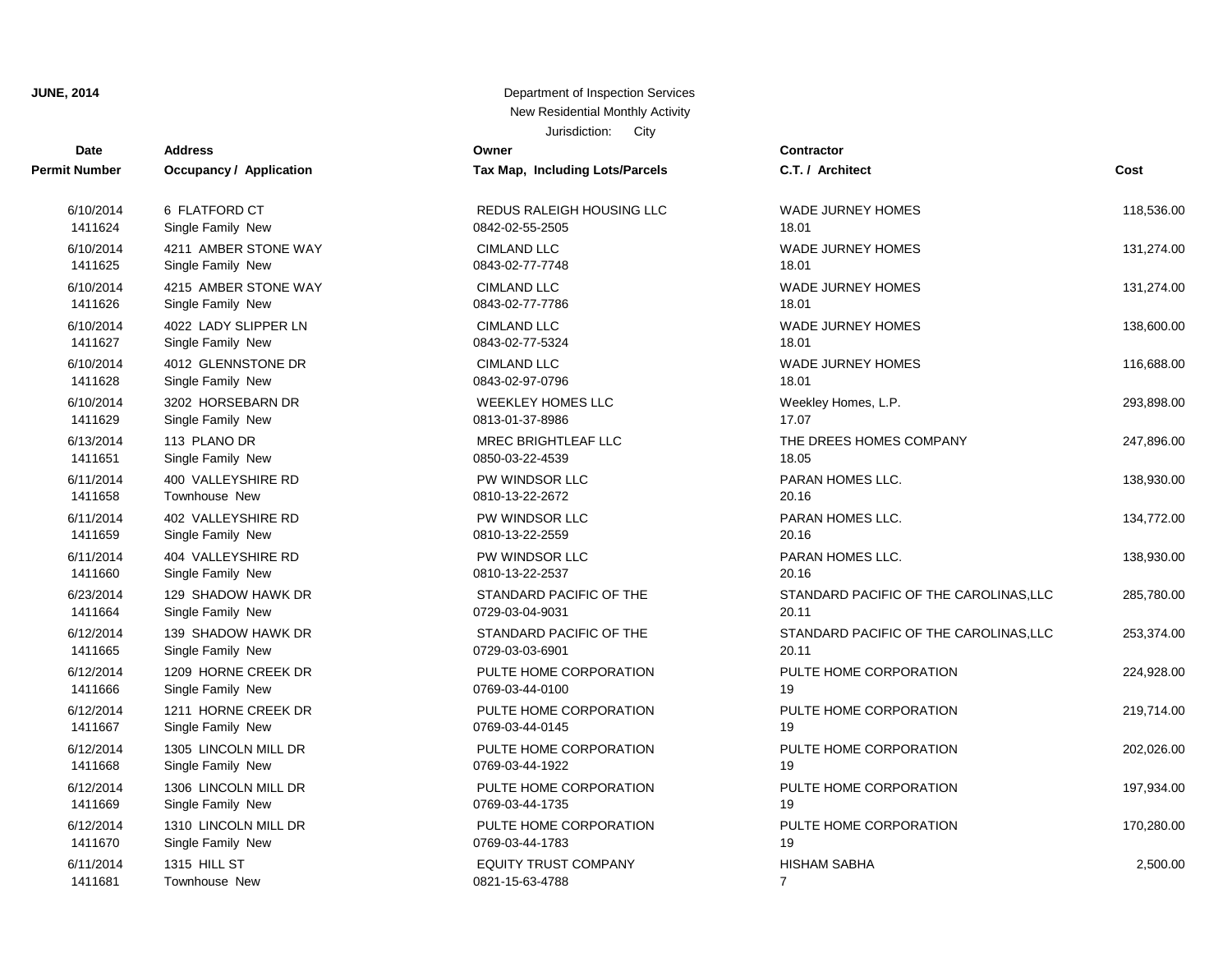### Jurisdiction: City **JUNE, 2014** Department of Inspection Services New Residential Monthly Activity

| <b>Date</b>          | <b>Address</b>                 | Owner                                 | <b>Contractor</b>   |
|----------------------|--------------------------------|---------------------------------------|---------------------|
| <b>Permit Number</b> | <b>Occupancy / Application</b> | Tax Map, Including Lots/Parcels       | C.T. / Architect    |
| 6/11/2014            | 1317 HILL ST                   | <b>EQUITY TRUST COMPANY</b>           | <b>HISHAM SABHA</b> |
| 1411683              | Townhouse New                  | 0821-15-63-4784                       | $\overline{7}$      |
| 6/27/2014            | 2073 TANNERS MILL RD           | LENNAR CAROLINAS LLC                  | Lennar Carolinas    |
| 1411692              | Single Family New              | 162854-PP13986                        | 18.05               |
| 6/18/2014            | 300 CALLANDALE LN              | HEARTHSTONE MULTI-ASSET ENTITY        | <b>BEAZER HOME</b>  |
| 1411734              | Single Family New              | 0850-03-03-0214                       | 18.05               |
| 6/18/2014            | 505 CALLANDALE LN              | HEARTHSTONE MULTI-ASSET ENTITY        | <b>BEAZER HOME</b>  |
| 1411735              | Single Family New              | 0840-04-94-4288                       | 18.05               |
| 6/24/2014            | 1603 WILLOWCREST RD            | <b>HEARTHSTONE MULTI-ASSET ENTITY</b> | <b>BEAZER HOME</b>  |
| 1411736              | Single Family New              | 0850-03-14-4129                       | 18.05               |
| 6/25/2014            | 110 PLANTATION DR              | LOCKWOOD BRENT J                      | LOCKWOOD, B         |
| 1411738              | Single Family New              | 0825-04-61-7837                       | 16.01               |
| 6/18/2014            | 109 TRUSS WAY                  | <b>TULEDO BUILDERS LLC</b>            | <b>TOLEDO BUILD</b> |
| 1411761              | Single Family New              | 0852-01-28-6979                       | 18.04               |
| 6/27/2014            | 2064 TANNERS MILL DR           | LENNAR CAROLINAS LLC                  | Lennar Carolinas    |
| 1411765              | Single Family New              | 0840-02-86-6228                       | 18.05               |
| 6/19/2014            | 1210 HORNE CREEK DR            | PULTE HOME CORPORATION                | PULTE HOME O        |
| 1411767              | Single Family New              | 0769-03-44-1030                       | 19                  |
| 6/27/2014            | 21 KIMBERLY DR                 | <b>GRAYSON DARE HOMES INC</b>         | PULTE HOME (        |
| 1411768              | Single Family New              | 0769-03-44-1030                       | 20.08               |
| 6/19/2014            | 1107 HOOPER PL                 | PULTE HOME CORPORATION                | PULTE HOME (        |
| 1411769              | Single Family New              | 0769-03-34-9673                       | 19                  |
| 6/19/2014            | 822 GASTON MANOR DR            | PULTE HOME CORPORATION                | PULTE HOME O        |
| 1411770              | Single Family New              | 0769-03-32-7569                       | 19                  |
| 6/19/2014            | 1303 LINCOLN MILL DR           | PULTE HOME CORPORATION                | PULTE HOME (        |
| 1411773              | Single Family New              | 0769-03-44-0972                       | 19                  |
| 6/19/2014            | 132 SHADOW HAWK DR             | STANDARD PACIFIC OF THE               | <b>STANDARD PA</b>  |
| 1411774              | Single Family New              | 0729-03-04-7192                       | 20.11               |
| 6/19/2014            | 805 POPLAR ST                  | RYLAND GROUP INC THE                  | THE RYLAND G        |
| 1411790              | Single Family New              | 0850-02-85-9123                       | 18.05               |
| 6/20/2014            | 201 WINROCK PL                 | LEGACY CUSTOM HOMES INC               | <b>LEGACY CUST</b>  |
| 1411795              | Single Family New              | 0813-01-36-4292                       | 17.07               |
| 6/20/2014            | 2508 MAGNOLIA TREE LN          | RUSTICA NC LLC                        | Chesapeake Ho       |
| 1411796              | Single Family New              | 0830-04-50-3507                       | 20.14               |
| 6/20/2014            | 433 WALSENBURG DR              | M/I HOMES OF RALEIGH LLC              | M/I HOMES OF        |
| 1411799              | Single Family New              | 0825-03-32-9946                       | 16.03               |

| Tax Map, Including Lots/Parcels                   |
|---------------------------------------------------|
| <b>EQUITY TRUST COMPANY</b><br>0821-15-63-4784    |
| LENNAR CAROLINAS LLC<br>162854-PP13986            |
| HEARTHSTONE MULTI-ASSET ENTITY<br>0850-03-03-0214 |
| HEARTHSTONE MULTI-ASSET ENTITY<br>0840-04-94-4288 |
| HEARTHSTONE MULTI-ASSET ENTITY<br>0850-03-14-4129 |
| LOCKWOOD BRENT J<br>0825-04-61-7837               |
| TULEDO BUILDERS LLC<br>0852-01-28-6979            |
| LENNAR CAROLINAS LLC<br>0840-02-86-6228           |
| PULTE HOME CORPORATION<br>0769-03-44-1030         |
| <b>GRAYSON DARE HOMES INC</b><br>0769-03-44-1030  |
| PULTE HOME CORPORATION<br>0769-03-34-9673         |
| PULTE HOME CORPORATION<br>0769-03-32-7569         |
| PULTE HOME CORPORATION<br>0769-03-44-0972         |
| STANDARD PACIFIC OF THE<br>0729-03-04-7192        |
| RYLAND GROUP INC THE<br>0850-02-85-9123           |
| LEGACY CUSTOM HOMES INC<br>0813-01-36-4292        |
| <b>RUSTICA NC LLC</b><br>0830-04-50-3507          |
| M/I HOMES OF RALEIGH LLC<br>ANDO-CF-A1-2016       |

| t Number  | Occupancy / Application | Tax Map, Including Lots/Parcels | C.T. / Architect                         | Cost       |
|-----------|-------------------------|---------------------------------|------------------------------------------|------------|
| 6/11/2014 | 1317 HILL ST            | <b>EQUITY TRUST COMPANY</b>     | <b>HISHAM SABHA</b>                      | 2,500.00   |
| 1411683   | Townhouse New           | 0821-15-63-4784                 | $\overline{7}$                           |            |
| 6/27/2014 | 2073 TANNERS MILL RD    | LENNAR CAROLINAS LLC            | Lennar Carolinas, LLC                    | 207,108.00 |
| 1411692   | Single Family New       | 162854-PP13986                  | 18.05                                    |            |
| 6/18/2014 | 300 CALLANDALE LN       | HEARTHSTONE MULTI-ASSET ENTITY  | BEAZER HOMES CORP.                       | 203,148.00 |
| 1411734   | Single Family New       | 0850-03-03-0214                 | 18.05                                    |            |
| 6/18/2014 | 505 CALLANDALE LN       | HEARTHSTONE MULTI-ASSET ENTITY  | BEAZER HOMES CORP.                       | 180,444.00 |
| 1411735   | Single Family New       | 0840-04-94-4288                 | 18.05                                    |            |
| 6/24/2014 | 1603 WILLOWCREST RD     | HEARTHSTONE MULTI-ASSET ENTITY  | BEAZER HOMES CORP.                       | 203,148.00 |
| 1411736   | Single Family New       | 0850-03-14-4129                 | 18.05                                    |            |
| 6/25/2014 | 110 PLANTATION DR       | LOCKWOOD BRENT J                | LOCKWOOD, BRENT                          | 51,500.00  |
| 1411738   | Single Family New       | 0825-04-61-7837                 | 16.01                                    |            |
| 6/18/2014 | 109 TRUSS WAY           | TULEDO BUILDERS LLC             | <b>TOLEDO BUILDERS LLC</b>               | 170,016.00 |
| 1411761   | Single Family New       | 0852-01-28-6979                 | 18.04                                    |            |
| 6/27/2014 | 2064 TANNERS MILL DR    | LENNAR CAROLINAS LLC            | Lennar Carolinas, LLC                    | 154,242.00 |
| 1411765   | Single Family New       | 0840-02-86-6228                 | 18.05                                    |            |
| 6/19/2014 | 1210 HORNE CREEK DR     | PULTE HOME CORPORATION          | PULTE HOME CORPORATION                   | 219,318.00 |
| 1411767   | Single Family New       | 0769-03-44-1030                 | 19                                       |            |
| 6/27/2014 | 21 KIMBERLY DR          | <b>GRAYSON DARE HOMES INC</b>   | PULTE HOME CORPORATION                   | 392,000.00 |
| 1411768   | Single Family New       | 0769-03-44-1030                 | 20.08                                    |            |
| 6/19/2014 | 1107 HOOPER PL          | PULTE HOME CORPORATION          | PULTE HOME CORPORATION                   | 206,250.00 |
| 1411769   | Single Family New       | 0769-03-34-9673                 | 19                                       |            |
| 6/19/2014 | 822 GASTON MANOR DR     | PULTE HOME CORPORATION          | PULTE HOME CORPORATION                   | 155,000.00 |
| 1411770   | Single Family New       | 0769-03-32-7569                 | 19                                       |            |
| 6/19/2014 | 1303 LINCOLN MILL DR    | PULTE HOME CORPORATION          | PULTE HOME CORPORATION                   | 178,860.00 |
| 1411773   | Single Family New       | 0769-03-44-0972                 | 19                                       |            |
| 6/19/2014 | 132 SHADOW HAWK DR      | STANDARD PACIFIC OF THE         | STANDARD PACIFIC OF THE CAROLINAS, LLC   | 203,412.00 |
| 1411774   | Single Family New       | 0729-03-04-7192                 | 20.11                                    |            |
| 6/19/2014 | 805 POPLAR ST           | RYLAND GROUP INC THE            | THE RYLAND GROUP, INC.                   | 190,872.00 |
| 1411790   | Single Family New       | 0850-02-85-9123                 | 18.05                                    |            |
| 6/20/2014 | 201 WINROCK PL          | LEGACY CUSTOM HOMES INC         | LEGACY CUSTOM HOMES INC.                 | 400,686.00 |
| 1411795   | Single Family New       | 0813-01-36-4292                 | 17.07                                    |            |
| 6/20/2014 | 2508 MAGNOLIA TREE LN   | <b>RUSTICA NC LLC</b>           | Chesapeake Homes of North Carolina, Inc. | 176,484.00 |
| 1411796   | Single Family New       | 0830-04-50-3507                 | 20.14                                    |            |
| 6/20/2014 | 433 WALSENBURG DR       | M/I HOMES OF RALEIGH LLC        | M/I HOMES OF RALEIGH LLC                 | 182,688.00 |
| 1411700   | Cinalo Family Now       | <b>OODE OP 22 OOJE</b>          | 1000                                     |            |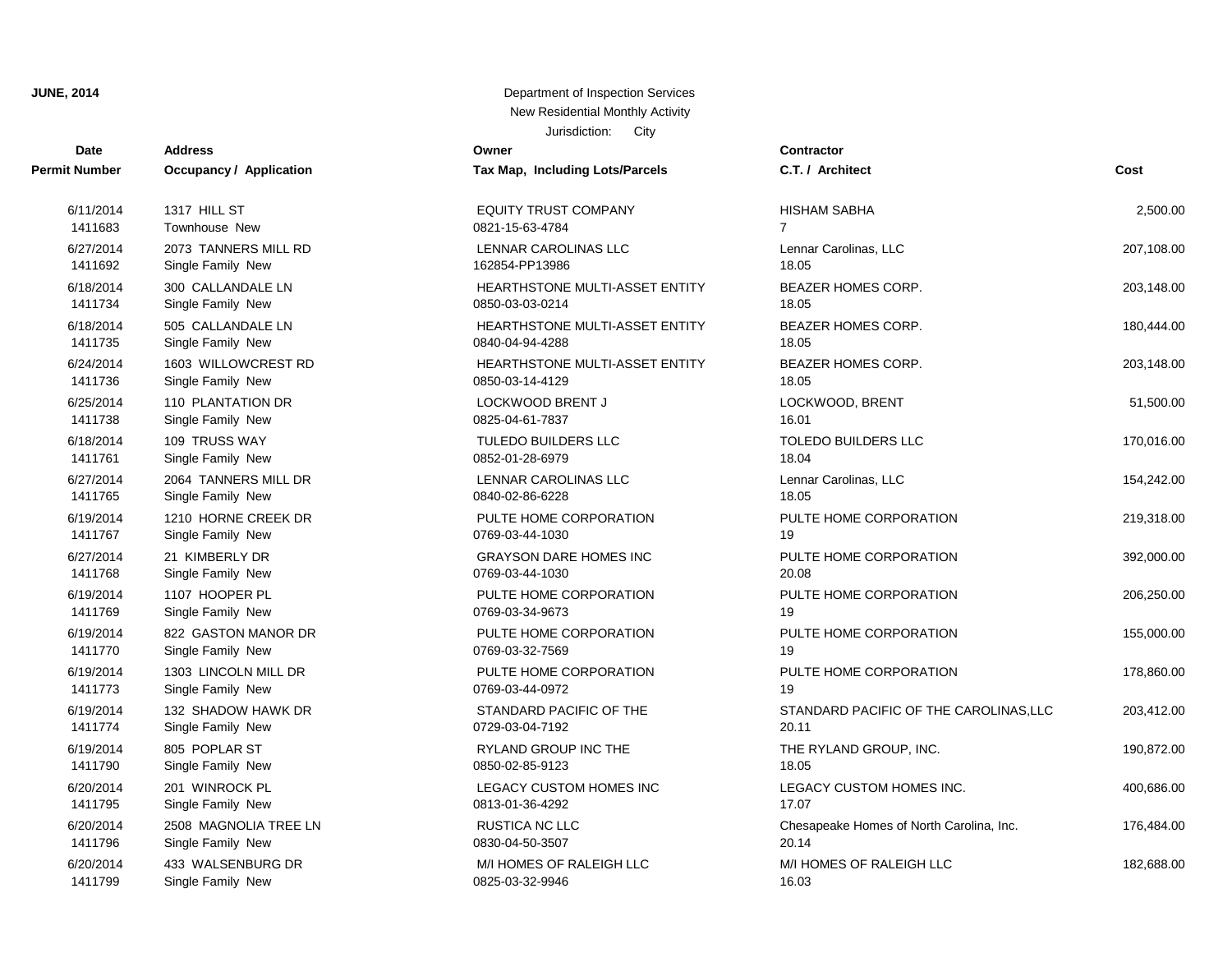## **Date Contractor Address Owner Permit Number Occupancy / Application Tax Map, Including Lots/Parcels** 1411887 Single Family New 2008 12:05 0850-03-22-9791 1411886 Single Family New 2012 12:05:06 0840-02-86-6258 6/27/2014 207 EL PASO AVE MREC BRIGHTLEAF LLC 1411873 Single Family New 2012 18.05.18.05.0680-01-05-5637 6/27/2014 2066 TANNERS MILL DR LENNAR CAROLINAS LLC 1411856 Single Family New 0729-03-04-4459 20.11 6/27/2014 108 LAUREL MIST WAY LENNAR CAROLINAS LLC 1411841 Townhouse New 2002-02-96-3407 0802-02-96-3407 6/27/2014 176 VICTORIAN OAKS DR STANDARD PACIFIC OF THE 1411840 Townhouse New 2008/02-02-96-2488 6/27/2014 60 INTUITION CIR STANDARD PACIFIC OF THE 1411839 Townhouse New 2008/02-02-96-2469 6/27/2014 58 INTUITION CIR STANDARD PACIFIC OF THE 1411838 Townhouse New 2002 12:06:22 0802-02-96-2459 6/27/2014 56 INTUITION CIR STANDARD PACIFIC OF THE 1411837 Townhouse New 2008/02-02-96-2530 6/27/2014 54 INTUITION CIR STANDARD PACIFIC OF THE 1411836 Townhouse New 2002 12:06:2511 6/27/2014 52 INTUITION CIR STANDARD PACIFIC OF THE 1411835 Townhouse New 2008/02-02-96-1592 6/27/2014 50 INTUITION CIR STANDARD PACIFIC OF THE 1411833 Single Family New 2012 12:00 0769-03-34-9486 6/27/2014 48 INTUITION CIR STANDARD PACIFIC OF THE 1411832 Single Family New 2012 12:00 0769-03-34-9613 6/24/2014 1108 HOOPER PL PULTE HOME CORPORATION 1411831 Single Family New 2012 12:00 0769-03-32-3219 6/24/2014 1105 HOOPER PL PULTE HOME CORPORATION 1411830 Single Family New 0769-03-32-3930 6/24/2014 149 ROSEDALE CREEK DR PULTE HOME CORPORATION 1411823 Single Family New 0850-03-22-8456 6/24/2014 139 MANNING WAY **PULTE HOME CORPORATION** 1411803 Single Family New 2012 12:05 0850-03-02-3934 6/23/2014 214 EL PASO AVE MREC BRIGHTLEAF LLC 1411800 Single Family New 0813-01-37-5050 6/23/2014 8 PALMETTO CIR HEARTHSTONE MULTI-ASSET ENTITY 6/23/2014 1 ALUMWOOD PL LAKEFIELD FARM LLC Weekley Homes, L.P. 326,040.00

Jurisdiction: City **JUNE, 2014** Department of Inspection Services New Residential Monthly Activity

| conuación<br>C.T. / Architect                   | Cost       |
|-------------------------------------------------|------------|
| Weekley Homes, L.P.<br>17.07                    | 326,040.00 |
| BEAZER HOMES CORP.<br>18.05                     | 230,538.00 |
| THE DREES HOMES COMPANY<br>18.05                | 273,042.00 |
| PULTE HOME CORPORATION<br>19                    | 182,028.00 |
| PULTE HOME CORPORATION<br>19                    | 156,552.00 |
| PULTE HOME CORPORATION<br>19                    | 212,916.00 |
| PULTE HOME CORPORATION<br>19                    | 236,280.00 |
| STANDARD PACIFIC OF THE CAROLINAS,LLC<br>17.06  | 97,218.00  |
| STANDARD PACIFIC OF THE CAROLINAS, LLC<br>17.06 | 97,218.00  |
| STANDARD PACIFIC OF THE CAROLINAS,LLC<br>17.06  | 104,478.00 |
| STANDARD PACIFIC OF THE CAROLINAS, LLC<br>17.06 | 97,086.00  |
| STANDARD PACIFIC OF THE CAROLINAS,LLC<br>17.06  | 104,478.00 |
| STANDARD PACIFIC OF THE CAROLINAS,LLC<br>17.06  | 83,886.00  |
| STANDARD PACIFIC OF THE CAROLINAS, LLC<br>17.06 | 101,442.00 |
| STANDARD PACIFIC OF THE CAROLINAS,LLC<br>20.11  | 261,228.00 |
| Lennar Carolinas, LLC<br>18.05                  | 225,456.00 |
| Lennar Carolinas, LLC<br>18.05                  | 150,546.00 |
| THE DREES HOMES COMPANY<br>18.05                | 343,464.00 |